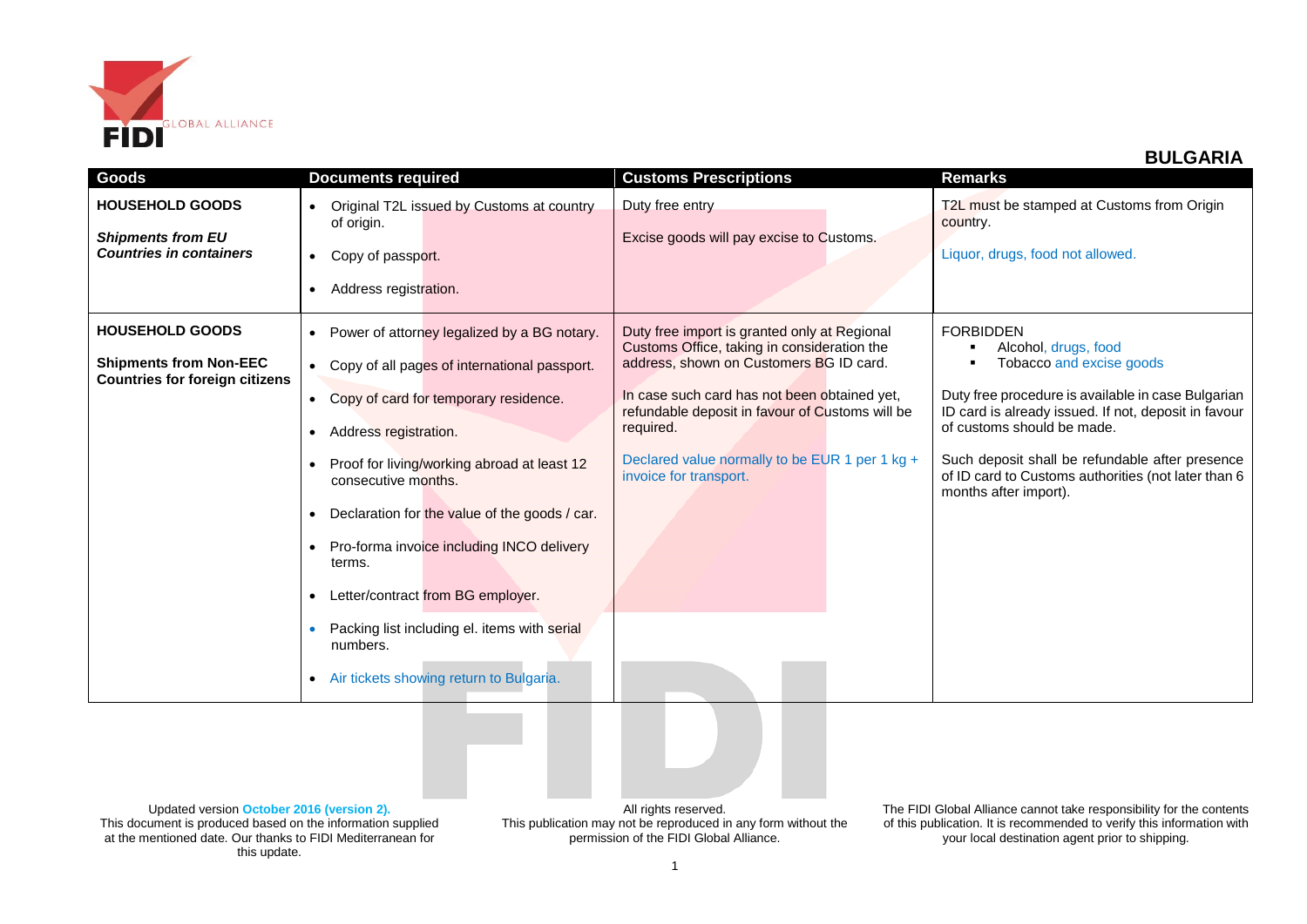

## **BULGARIA**

| Goods                                                                   | <b>Documents required</b>                                                                                                                                                                                                                                                                                                                                                                                                                                                                                                                                                                            | <b>Customs Prescriptions</b>                                                                                                                                                                                                                                                                                                                                                  | <b>Remarks</b>                                                                                                                                                                                                                                                                                                 |
|-------------------------------------------------------------------------|------------------------------------------------------------------------------------------------------------------------------------------------------------------------------------------------------------------------------------------------------------------------------------------------------------------------------------------------------------------------------------------------------------------------------------------------------------------------------------------------------------------------------------------------------------------------------------------------------|-------------------------------------------------------------------------------------------------------------------------------------------------------------------------------------------------------------------------------------------------------------------------------------------------------------------------------------------------------------------------------|----------------------------------------------------------------------------------------------------------------------------------------------------------------------------------------------------------------------------------------------------------------------------------------------------------------|
| <b>HOUSEHOLD GOODS</b><br><b>Diplomats</b>                              | "Request for Import" form stamped by<br>$\bullet$<br>Foreign Ministry Protocol.<br>Packing list including el. items with serial<br>numbers.<br>Letter of authorization.                                                                                                                                                                                                                                                                                                                                                                                                                              | Duty free import.<br>Import of car can be requested only after<br>Diplomatic card is obtained.                                                                                                                                                                                                                                                                                | Diplomatic card to be obtained by respective<br>Embassy. It takes approximately 1 month to<br>obtain the card from Foreign Ministry.<br>Import of liquor should be requested by the<br><b>Embassy to Foreign Ministry and Foreign</b><br>Ministry will allow or not certain quota to be<br>imported duty free. |
| <b>HOUSEHOLD GOODS</b><br><b>Returning Bulgarian</b><br><b>Citizens</b> | Power of attorney legalized by a notary.<br>$\bullet$<br>• Copy of BG ID card.<br>Declaration for the value of the goods / car.<br>$\bullet$<br>Pro-forma invoice including INCO delivery<br>terms.<br>Statement for permanent residency<br>intention.<br>Packing list including el. items with serial<br>numbers.<br>Proof for living/working abroad for at least 12<br>consecutive months, prior to arrival.<br>Air tickets showing return to Bulgaria.<br>$\bullet$<br>Sometimes Customs may ask certificate<br>$\bullet$<br>from Immigration Police to show entries to<br>country from the past. | Duty free import is granted only at Regional<br>Customs Office, taking in consideration the<br>address, shown on Customers BG ID card.<br>Duty free Import is granted within 12 months,<br>following the date of arrival to Bulgaria.<br>Household goods must have been in Customer's<br>possession for at least six months prior to the<br>date of arrival back to Bulgaria. | <b>FORBIDDEN</b><br>alcohol<br>tobacco<br>Several shipments are allowed, within 12<br>months period, following the date of return, only<br>in case such intention is declared within first<br>shipment customs clearance.                                                                                      |

Updated version **October 2016 (version 2).** This document is produced based on the information supplied at the mentioned date. Our thanks to FIDI Mediterranean for this update.

All rights reserved. This publication may not be reproduced in any form without the permission of the FIDI Global Alliance.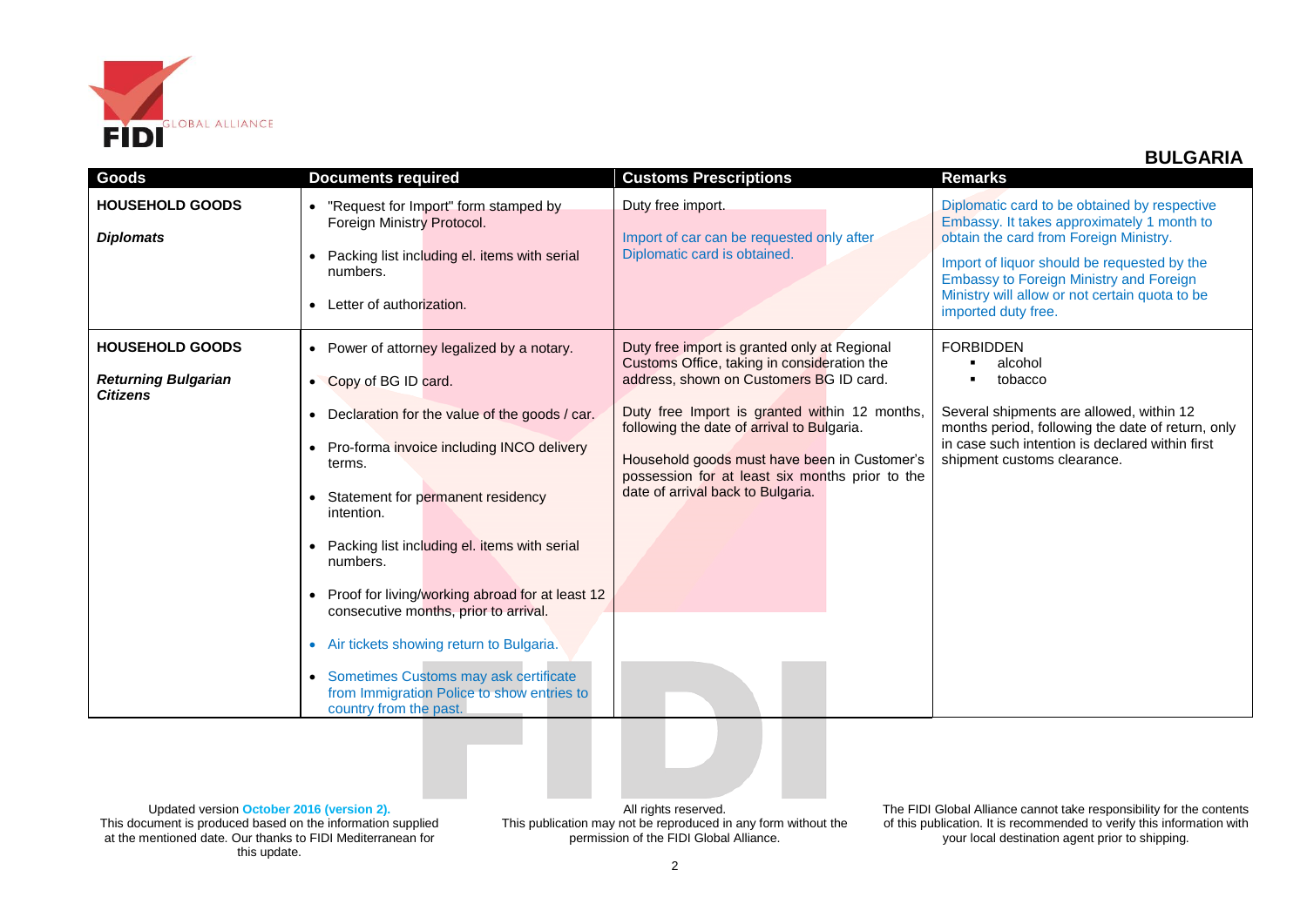

## **BULGARIA**

| Goods                          | <b>Documents required</b>                                                                                                                                                                                                                                                                                                                                                                                                                                                                                                                                                                                                                                                                        | <b>Customs Prescriptions</b>                                                                                                                                                                                                                                                     | <b>Remarks</b> |
|--------------------------------|--------------------------------------------------------------------------------------------------------------------------------------------------------------------------------------------------------------------------------------------------------------------------------------------------------------------------------------------------------------------------------------------------------------------------------------------------------------------------------------------------------------------------------------------------------------------------------------------------------------------------------------------------------------------------------------------------|----------------------------------------------------------------------------------------------------------------------------------------------------------------------------------------------------------------------------------------------------------------------------------|----------------|
| POV's                          | Full documentation of vehicle such as<br>registration certificate, title of vehicle,<br>purchase invoice.<br>In case no data is included in vehicle's title<br>about engine power, measurements or any<br>other details that are required by BG<br>Customs Authorities, they may require a<br>certificate from the official dealer in<br>Bulgaria.                                                                                                                                                                                                                                                                                                                                               | Homologation certificate.<br>POV is cleared only at specific Customs offices<br>and this creates a problem for the household<br>goods loaded in the same container.<br>Normally transit clearance requires additional<br>financial coverage of the Customs transit<br>operation. |                |
| <b>PETS</b><br><b>Incoming</b> | <b>Valid Passport.</b><br>$\bullet$<br>Dog must be at least 4 months old.<br>$\bullet$<br>Must have rabies vaccination not over 6<br>months.<br>Identification Chip.<br>$\bullet$<br>Veterinary/Health certificate.                                                                                                                                                                                                                                                                                                                                                                                                                                                                              |                                                                                                                                                                                                                                                                                  |                |
| <b>Wood packaging</b>          | Bulgaria adopted ISPM 15 to standardize the<br>treatment of wood used for transport of goods.                                                                                                                                                                                                                                                                                                                                                                                                                                                                                                                                                                                                    |                                                                                                                                                                                                                                                                                  |                |
| Important notes                | There is always the possibility that Import duty, VAT and excise be applied for import of HHG and cars and this is subject at cost. Customs<br>a)<br>orders if import duty, VAT and excise must apply based on the available documents, packing list, value declaration and period and reason of<br>stay abroad. Final decision is upon Customs Chief. In most cases a tax of 5-20% + VAT 20% applies.<br>Since 2009-2010: the EU has introduced new data to be filled in the Customs declarations called EORI number. In order to facilitate the<br>b)<br>procedure we advise Customers to authorize their destination agent to obtain the EORI number on their behalf with a power of attorney |                                                                                                                                                                                                                                                                                  |                |

All rights reserved. This publication may not be reproduced in any form without the permission of the FIDI Global Alliance.